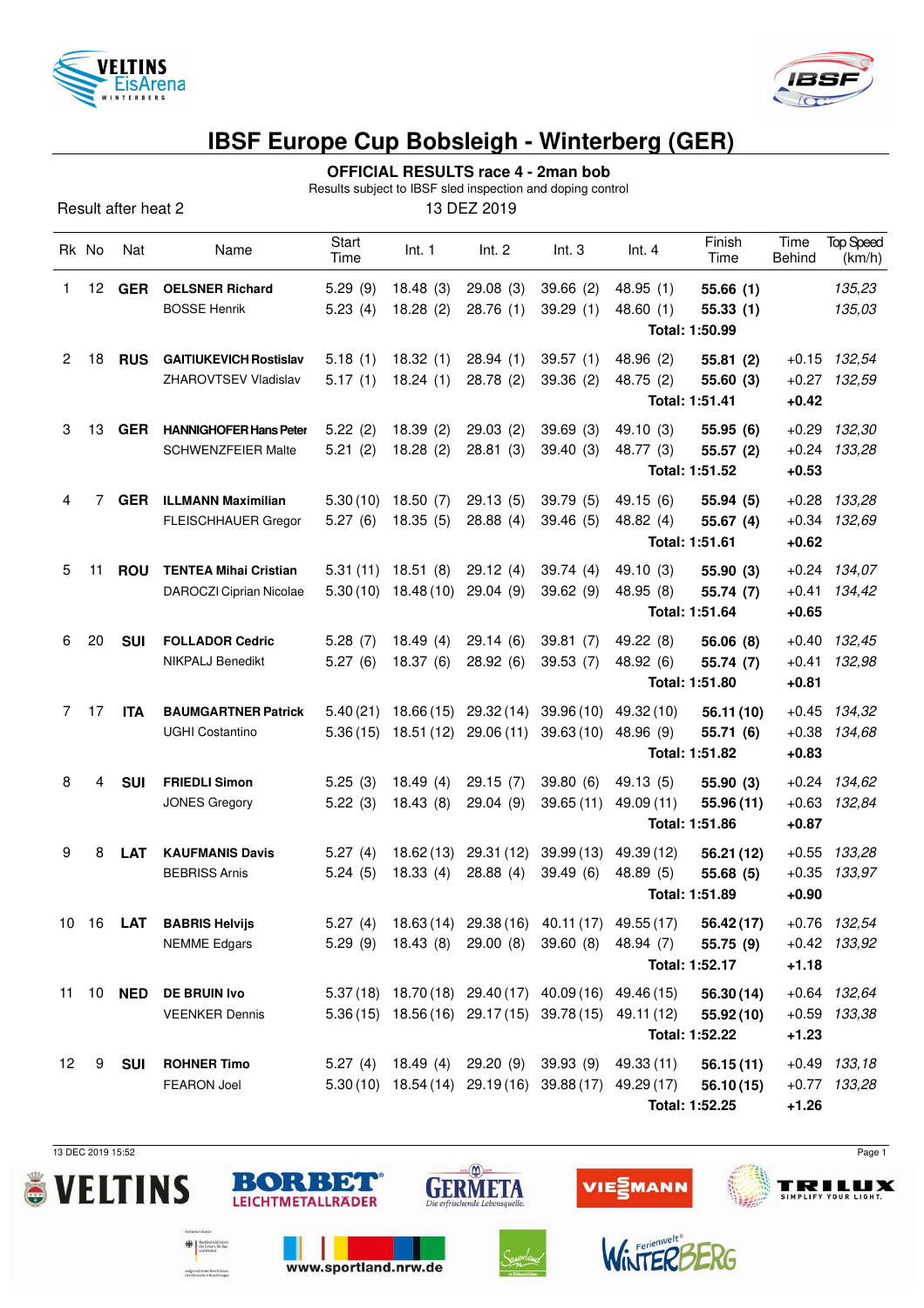



# **IBSF Europe Cup Bobsleigh - Winterberg (GER)**

## **OFFICIAL RESULTS race 4 - 2man bob**

Results subject to IBSF sled inspection and doping control

Result after heat 2 13 DEZ 2019

|    | Rk No | Nat              | Name                                                | Start<br>Time        | Int. 1                             | Int. 2                                                                       | Int.3                   | Int.4                                                             | Finish<br>Time                             | Time<br>Behind                | <b>Top Speed</b><br>(km/h) |
|----|-------|------------------|-----------------------------------------------------|----------------------|------------------------------------|------------------------------------------------------------------------------|-------------------------|-------------------------------------------------------------------|--------------------------------------------|-------------------------------|----------------------------|
| 13 | 19    | <b>RUS</b>       | <b>POPOV Dmitriy</b><br><b>TRAVKIN Pavel</b>        | 5.33(13)<br>5.36(15) | 18.57 (10)<br>18.53 (13)           | 29.28(10)<br>29.13(13)                                                       | 40.01 (14)<br>39.75(13) | 49.43 (14)<br>49.12 (13)                                          | 56.35(15)<br>55.99(13)<br>Total: 1:52.34   | $+0.69$<br>$+0.66$<br>$+1.35$ | 132,40<br>133,08           |
| 14 | 15    | <b>RUS</b>       | <b>BREDIKHIN Aleksandr</b><br><b>KOROTKOV Denis</b> |                      |                                    | $5.39(19)$ 18.71(19) 29.42(18)<br>5.38 (18) 18.55 (15) 29.15 (14) 39.77 (14) | 40.13 (18)              | 49.56 (18)<br>49.14 (14)                                          | 56.41 (16)<br>55.97 (12)<br>Total: 1:52.38 | $+0.75$<br>$+0.64$<br>$+1.39$ | 132,84<br>133,13           |
| 15 | 21    | <b>JPN</b>       | <b>SHINOHARA Ryo</b><br><b>KANEKO Yoshiki</b>       | 5.35(16)<br>5.33(13) | 18.63 (19)                         | 18.61 (12) 29.28 (10)<br>29.27 (19)                                          | 39.96(10)<br>39.92(18)  | 49.39 (12)<br>49.36 (18)                                          | 56.29(13)<br>56.23(16)<br>Total: 1:52.52   | $+0.63$<br>$+0.90$<br>$+1.53$ | 132,40<br>132,74           |
| 16 | 5     | <b>GBR</b>       | <b>DEEN Lamin</b><br>SIMONS Ben                     | 5.41(22)<br>5.39(19) | 18.62 (18)                         | 18.79 (21) 29.53 (20)<br>29.23(18)                                           | 40.35(23)<br>39.85(16)  | 49.82 (22)<br>49.24 (16)                                          | 56.69 (20)<br>56.09 (14)<br>Total: 1:52.78 | $+0.76$<br>$+1.79$            | $+1.03$ $131,81$<br>132,59 |
| 17 | 3     | <b>ITA</b>       | <b>VARIOLA Mattia</b><br><b>ATCHORI ESSOH Alexi</b> | 5.34(15)<br>5.34(14) | 18.68(17)<br>18.56 (16)            | 29.43(19)<br>29.20(17)                                                       | 40.20 (19)<br>39.92(18) | 49.66 (19)<br>49.38 (20)                                          | 56.53(18)<br>56.28 (18)<br>Total: 1:52.81  | $+0.95$<br>$+1.82$            | $+0.87$ 132,35<br>131,91   |
| 18 | 24    | <b>AUT</b>       | <b>GEIGER Patrick</b><br><b>KOMPAIN Nick</b>        | 5.46(26)<br>5.47(21) | 18.82 (23)<br>18.72 (20)           | 29.56 (22)<br>29.32 (20)                                                     | 40.31 (20)<br>39.93(20) | 49.80 (21)<br>49.37 (19)                                          | 56.69 (20)<br>56.26(17)<br>Total: 1:52.95  | $+1.03$<br>$+0.93$<br>$+1.96$ | 131,96<br>131,91           |
| 19 | 6     | <b>LAT</b>       | <b>MELBARDIS Oskars</b><br><b>DAMBIS Intars</b>     | 5.35(16)<br>5.28(8)  | 18.67(16)<br>18.42(7)              | 29.34 (15)<br>28.92(6)                                                       | 39.97(12)<br>39.45(4)   | 49.30 (9)<br>49.15 (15)                                           | 56.08 (9)<br>57.12(19)<br>Total: 1:53.20   | $+1.79$<br>$+2.21$            | $+0.42$ $133,33$<br>115,38 |
| 20 | 23    | <b>SUI</b>       | <b>MOULINIER Yann</b><br>VOGEL Joachim              | 5.33(13)<br>5.32(12) | 18.56(9)<br>18.49(11)              | 29.19(8)<br>29.07(12)                                                        | 39.82(8)<br>39.65(11)   | 49.17 (7)<br>48.98 (10)                                           | 55.96 (7)<br>57.41 (21)<br>Total: 1:53.37  | $+0.30$<br>$+2.08$<br>$+2.38$ | 133,63<br>130,34           |
| 21 | 30    | <b>POL</b>       | <b>ZAKRZEWSKI Jakub</b><br><b>ZDEBIAK Arnold</b>    | 5.44(20)             | $5.39(19)$ 18.80 (22)<br>18.81(21) | 29.58(23)<br>29.48 (21)                                                      | 40.32 (21)<br>40.15(21) | 49.78 (20)<br>49.54 (21)                                          | 56.67 (19)<br>57.21 (20)<br>Total: 1:53.88 | $+1.01$<br>$+1.88$<br>$+2.89$ | 131,33<br>129,82           |
|    |       |                  | 22 22 JPN SASAKI Tatsuya<br>KOBAYASHI Hiroya        |                      |                                    |                                                                              |                         | $5.41(22)$ 18.85 (25) 29.61 (24) 40.37 (24) 49.84 (23) 56.73 (22) | <b>Total: 56.73</b>                        |                               | +1.07 131,96               |
|    |       | 23 26 <b>CZE</b> | <b>DOBES Adam</b><br><b>DOBES Michal</b>            |                      |                                    |                                                                              |                         | 5.41 (22) 18.78 (20) 29.54 (21) 40.34 (22) 49.88 (24)             | 56.86 (23)<br><b>Total: 56.86</b>          |                               | +1.20 131,38               |
|    |       |                  | 24 28 GBR BAIRD Adam<br><b>TAYLOR Lawrence</b>      |                      |                                    |                                                                              |                         | 5.45 (25) 18.83 (24) 29.68 (25) 40.54 (25) 50.17 (25)             | 57.30 (24)                                 |                               | +1.64 128,61               |

**Total: 57.30**





www.sportland.nrw.de

BORBET

the Lindsministerium<br>and Heimat

aufgrund eines Beschlussen<br>des Deutschen Bundestager





VIE EMANN

**TRILUX**